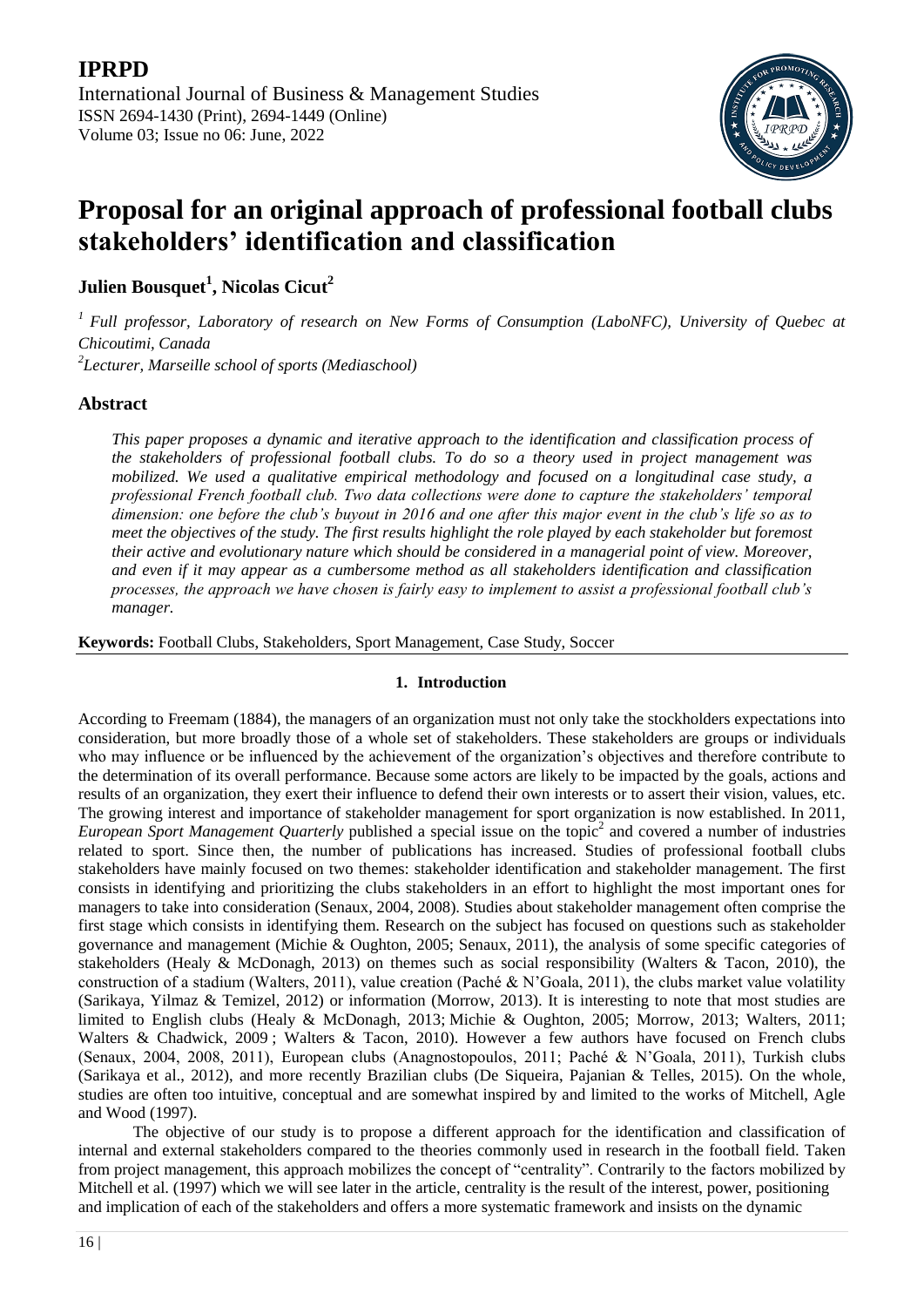aspect of the process. The empirical research strategy we chose is that of a longitudinal case study. The longitudinal methodology brings an interactive and temporal approach to the study of complex phenomena and therefore renders the dynamic nature of these phenomena (Patton, 2015). According to Yin"s definition (2013), the case method is a qualitative approach to an empirical enquiry that allows its users to study in depth a complex social phenomenon, an event, a group or a collection of individuals, non-randomly selected, to eventually describe this phenomenon with precision and to interpret it according to its context. Besides, as our study targets a dynamic phenomenon strongly linked to its context and to the results it generates, we chose a procedural and longitudinal perspective. Our aim is to study the evolution of stakeholders over time. We chose to study the case of Olympique de Marseille (OM) - a French Ligue 1 professional club – and focused on two specific periods : before and after the club's takeover in September 2016. Two of the three researchers have a close relationship with the club as they have both had important functions within the club (player and board member). This "intimacy" with the environment made the chosen method more efficient with a more adequate data collection thus meeting the objectives of the study. The first observations after data analysis let us foresee very interesting results. First the proposed stakeholder identification and classification methodology makes the understanding of the various actors simple and efficient. Indeed the "central" stakeholders of the OM project are classified rapidly and "objectively" in two main categories: higher-priority stakeholders (with a centrality score above average) and lower-priority stakeholders (with a centrality score below average). Admittedly this may seem a little less precise than the typology developed by Mitchell et al. (1997) but, in fact, centrality offers a promising perspective. In line with Xue and Mason"s works (2011) we can notice that stakeholders evolve over time, thus showing the urgency of taking the time factor into consideration in all research mobilizing such concept in a managerial perspective. Until now this has barely been done. Once iterativity and the weighting process of the four criteria that make up "centrality" are mastered, the challenge consists in making the procedure more automatic to facilitate the manager's work.

This article is structured according to the following plan. After an introduction that will anchor the subject in the field of football, the literature review will present the main contributions to the study of stakeholders in professional football clubs. The following part will describe the original methodology used to meet the objectives set beforehand and we will then present the results we obtained. In the conclusion, besides the potential limits of the study, possible directions for future research will be highlighted. In the next section of the article we will present a review of the existing literature on stakeholders in general and more especially in professional football clubs.

#### **2. Literature review**

The stakeholder theory originates in Freeman's work (1984) and rests on the idea that managers must not only take into account the shareholders expectations, but more generally, those of a number of the firm's stakeholders. Stakeholders are defined as « any group or individual who can affect or is affected by the achievement of the organization"s objectives ». They must be considered because they are known to contribute to the determination of the overall performance. Freeman links the necessity of a new managerial paradigm to the changes – internal and external – the firm must face. The stakeholder approach has been used to study various types of organizations including professional football clubs. Works on the subject have focused on the two points mentioned previously: stakeholder identification and prioritization on the one hand and stakeholder management on the other hand.

#### *2.1 Stakeholder identification and prioritization in professional football organizations*

Senaux's works (2004, 2008) appear as the most thorough as they are focused on stakeholder management. The author has identified a number of French professional football clubs stakeholders (as well as their expectations) and has established a hierarchy based on the power, legitimacy and urgency criteria defined by Mitchell et al. (1997). His study is limited to seven categories of stakeholders: shareholders, players, support association<sup>1</sup>, professional league/federation, local authorities, spectators/supporters and TV channels/sponsors. The others – media, players' agents, the European Commission and the State – are simply mentioned and left aside for they are either considered as secondary and not so important, or considered as being considered more likely by the federation, the league or professional groups/associations. The result of this study is that, among the examined stakeholders, the most important ones – considered as unambiguously « definitive » –, towards which attention should be directed, are the shareholders and the players. Supporters are also *a priori* definitive stakeholders but can in some situations only be dominant or dangerous. The support association, the league and the federation are considered as dormant, dominant or definitive stakeholders depending on cases. Local authorities are classified as discretionary stakeholders, TV channels and sponsors as dormant or definitive<sup>2</sup>. The author specifies that these are preliminary results based on the interviews of different stakeholders – including clubs managers – for two Ligue 1 and one Ligue 2 clubs.

 $\overline{\phantom{a}}$ 

<sup>1</sup> The support association represents the club"s historical entity. It holds the FFF affiliation number, enters the club"s teams in national competitions and owns the club"s logo, color code and slogan.

<sup>2</sup> The support association represents the club"s historical entity. It holds the FFF affiliation number, enters the club"s teams in national competitions and owns the club"s logo, color code and slogan.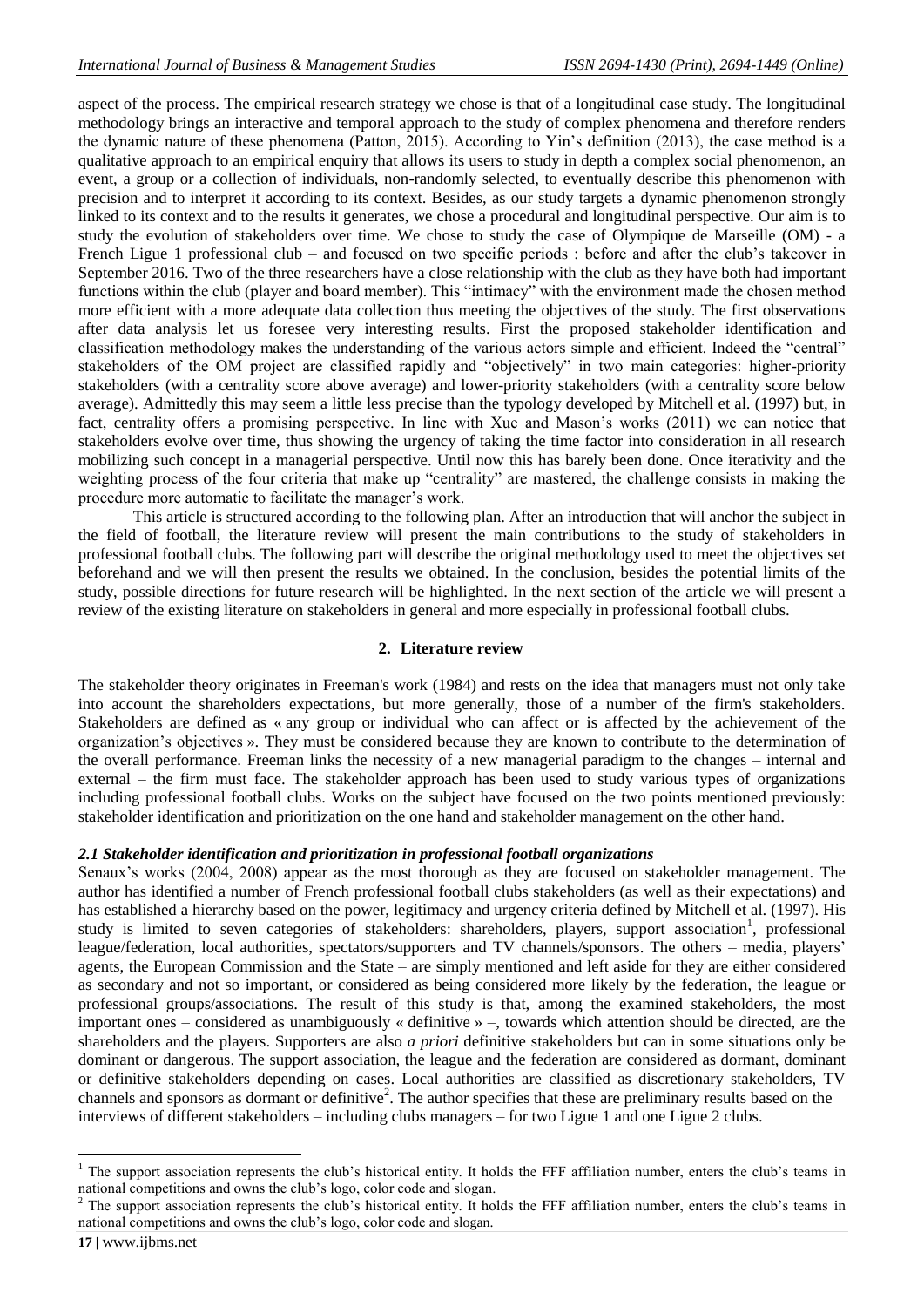In the same way, many studies seem to be limited to only a few stakeholders. Boon (2000) presents a non-prioritized cartography of English clubs stakeholders. These are the Premier Football League, the Football Association, FIFA - Fédération Internationale de Football Association -, UEFA - *Union of European Football Associations -*, European clubs, employees, players and agents, other clubs, fans/consumers, community, commercial partners, media, TV channels, the public, the government and supervisory bodies. Basing his analysis on this cartography he underlines the main issue of English football which can sum up to a planning question: do the main stakeholders collectively want to support the international ambitions of the bigger clubs or do they want to focus on domestic issues? Meyssonier and Mincheneau (2013) draw a distinction between primary stakeholders (shareholders, players, spectators) and secondary stakeholders (UEFA, the French Football Federation (FFF), the Ligue de Football Professionnel (LFP), local authorities, the support association, the world of amateur football) without using an empirical methodology to prioritize them. Indeed the authors only indicate that the primary stakeholders' participation in the club"s life is necessary to its success.

Most of the works targeted on professional football clubs are seen under a managerial point of view. Some studies emphasize club governance in general while some others focus on a specific stakeholder or on a specific question. Mitchie and Oughton's work (2005) illustrate the first point of view and studies the governance of English clubs. Their analysis reveals that despite significant improvements, many clubs would benefit from adjusting and improving their practices, especially in terms of information disclosure, the appointment of directors, board composition, induction and training of directors, risk management and consultation with stakeholders. As for any firm, good governance requires that clubs communicate not only with their shareholders, but also with other stakeholders such as their employees, their clients, and local community representatives. The relationship with the supporters in particular is important and differs from the usual relationship between a firm and its clients. The study specifies that clubs use mechanisms that favor stakeholders involvement based on communication with supporters groups, supporters" trusts, supporter-elected directors on the board or fan forums. In 2011 Senaux analyses the implications of the emergence of a commercial logic in French professional football on club governance and management. Initially, clubs were non-profit associations with sports objectives. They are now commercial firms for which football has become merchandise. It appears that this new logic has not replaced but co-exists with the previous one. Clubs, are therefore confronted to an institutional pluralism (Gammelsaeter, 2010), or, in other words, to different institutional logics or « rules ». This contributed to make their governance and management more complicated, hence the necessity to manage their stakeholders. For the authors, this means an improved consideration of the stakeholders" expectations and a restructuring of the organizational identity in a context of radical institutional change.

More recently Brazilian researchers (De Siqueira et al., 2015) have developed a more quantitative or "numerical" approach to assess stakeholders. Using the three criteria – power, legitimacy, urgency – from Michell et al."s (1997) model, they suggest giving a score to each of them by interviewing football clubs managers. The results are interesting and make it possible to numerically prioritize stakeholders according to the seven categories – dormant, discretionary, demanding, dominant, dangerous, dependent and definitive - defined by the authors. This empirical research defines a more objective framework for stakeholder assessment and varies from the more conceptual models developed until now.

#### *2.2 Stakeholder management*

As we explained earlier, some researchers have focused on a single stakeholder. It is the case with Healy and McDonagh (2013) who studied Liverpool FC virtual fan community. More especially, the authors analyze the determining factors and the patterns of the fans consumption. A consumer typology is defined and comprises seven categories, four of which are directly inspired by the works of Hirschman (1970) and Cova and Cova (2000) – exit, voice, loyalty, twist - and the three other are a new addition – entry, re-entry, non-entry. Each category corresponds to a degree of importance in the role they play in the co-creation club culture and brand value. Managers can encourage fans involvement by facilitating dialog and collaboration in an effort to understand their expectations and to meet objectives. Contacts can be made with the most influential members of the community to use their knowledge as "qualified consumers".

Most studies focus on a specific question linked to stakeholders. Some researchers have concentrated on social responsibility. Breitbarth and Harris (2008) propose a conceptual model describing the creation of cultural, social, human, financial and societal values for the stakeholders of various types of sport organizations such as professional football clubs, professional football leagues and federations in England, Germany, Japan and the United States. Therefore social responsibility must be seen as an opportunity and not as a problem. Walters and Chadwick (2009) insist on the strategic advantages a football club can gain from implementing community programs through a model of stakeholder involvement based on the creation of a community trust. The work relies on the study of English clubs that have organized charity events which is a way for them to get involved in socially responsible activities. Six strategic levers seem to emerge: the removal of community and commercial tensions, reputation management, brand strengthening, the setting up of partnerships with local authorities, the creation of business cooperation and the discovery of young players.

**18 |** Original approach of professional football clubs stakeholders" identification & classification: Julien Bousquetet al.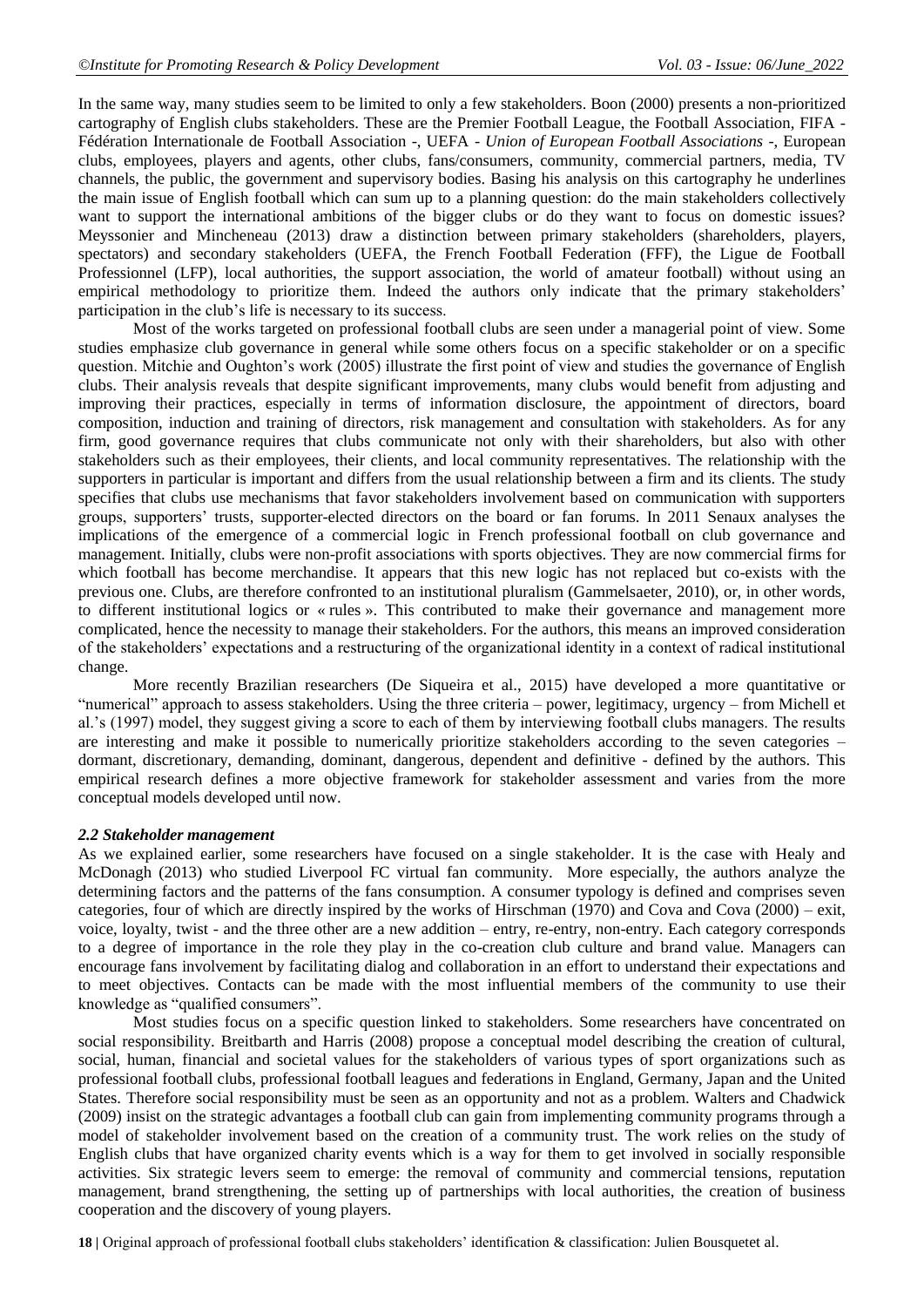In 2010 Walters and Tacon study the way UK sport organizations implement social responsibility through stakeholder management strategies. They are interested in the clubs' and the stakeholders' actions and responses. The study is based on several interviews of the manager of a top professional football club, the CEO of a medium sized professional football club, the vice-chairman of a small professional football club, a supporter-elected director, five representatives from national supporter organizations, two board members at two large supporter associations, two representatives from the Football League, one representative from the Independent Football Commission, and a prominent sports journalist. Walters (2011) analyzes the integration of stakeholders in the building of English club Arsenal FC"s new stadium. The analysis is based on the engagement and participation principles defined by Low and Cowton (2004), the objective being to incorporate the stakeholders' expectations and interests in the project so that the stadium contributes positively to the area in which it is being built and maximizes the advantages for a number of stakeholders. The project was carried out with a residents" consultation, a communication strategy, the creation of a Stadium Liaison Committee, the elaboration of a Stadium Management Plan, and a supporters" consultation. The study of the stadium construction did reveal stakeholder engagement but few participation and involvement opportunities were observed. In the same year, Paché and N"Goala (2011) examine the value creating strategies developed by the clubs" managers, players and supporters in European clubs. It emerges that value creation is based on the development of brand equity, player capital and customer equity, notably via marketing policies aiming at valorizing the link between them. However, the authors underline the current weaknesses of these strategies for the supporters and other stakeholders as the appropriation of the consequently created value is not equal for all of the main actors. On the contrary, new marketing practices encourage the co-creation of value between the various stakeholders for the benefit of all.

Sarikaya et al. (2012) address a different issue. Basing their study on four Turkish clubs, they suggest that stakeholder and reputation management should be used as a tool to control the market value volatility of sport firms. They insist on the fact that reputation is closely linked to stakeholder management and rely on Davis, Chun, Da Silva and Roper's (2003) works who define reputation as a feeling of proximity resulting from the firm's ability to satisfy stakeholders' expectations. The study also stresses that these two points are of utmost importance for the clubs' success, financial performance and control of their market value volatility.

Recently, Morrow (2013) stresses the importance of information - more especially financial information – in British football clubs. The stakeholders he considers are the investors, the lenders, the employees (players, staff…), the supporters and the regulatory bodies of football (League, UEFA). This study is part of the overall debate on the concept of financial fair play implemented by UEFA. The author highlights the inadequacy between financial fair play and the stakeholders – including shareholders - objectives and expectations. Therefore information must be more extensive than just economic and financial, notably on the clubs" social dimension. Because of the nature of football clubs, various elements of performance should be considered thus broadening the clubs" responsibility beyond the mere economic and financial accounts. In a more general perspective such as this, other stakeholders could contribute to the clubs' information.

Overall, the existing literature offers a few interesting analyses. At the start, most studies were centered on British clubs. In recent years, this tends to change (Anagnostopoulos, 2011; De Siqueira et al., 2015; Sarikaya et al., 2012; Senaux, 2008, 2011). Studies on stakeholder identification and analysis have stuck to the model proposed by Mitchell et al. (1997) without attempting to improve or develop it apart lately from de Siqueira et al.'s (2015) work. Moreover research has been limited to the very wide issue of stakeholder governance and management (Mitchie & Oughton, 2005; Senaux, 2011) and/or to the analysis of specific stakeholders on very specific themes (Healy & McDonagh, 2013). Finally, and even if several researchers are discussing the subject, very few have tackled the dynamic and evolving aspect of stakeholders in football. Xue and Mason (2011) have compared two distinctive periods in the history of the Shanghai Formula One Grand Prix in order to study the evolution of the various stakeholders involved. These observations have incited us to aim for two specific objectives for this paper. The first objective is to use a different empirical method than the one developed by Mitchell et al. (1997), even if it has become almost standard in the study of professional football. The second objective is to integrate the dynamic aspect which seems crucial for a better understanding of stakeholder identification and classification. To reach this objective we will rely on the model proposed by Bousquet, Leyrie and Diallo (2013) in the field of project management.

#### **3. Proposed methodology**

#### *3.1 The authors' methodological position*

The research strategy we used to meet the objectives of the study is a longitudinal case study. The longitudinal methodology brings an interactive and temporal approach to the study of complex phenomena and therefore renders the dynamic nature of these phenomena (Patton, 2015). This approach presents the necessary flexibility to identify the complex processes involved in the specific organizational context of professional football organizations. The case method is a qualitative approach to an empirical enquiry that allows its users to study in depth a complex social phenomenon, an event, a group or a collection of individuals, non-randomly selected, to eventually describe this phenomenon with precision and to interpret it according to its context (Yin, 2013). Besides, as our study targets a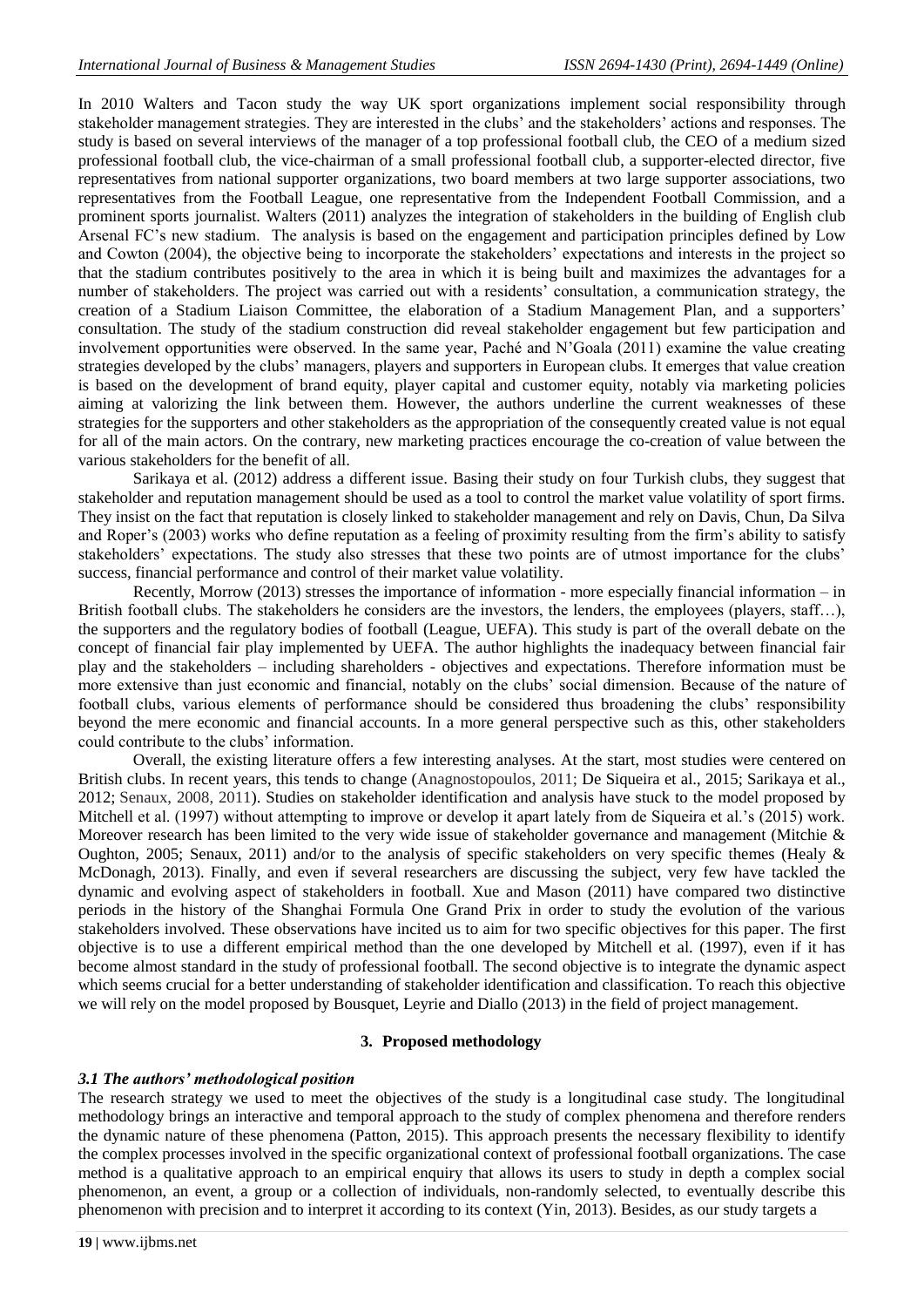dynamic phenomenon strongly linked to its context and to the results it generates, we chose a procedural and longitudinal perspective. Our aim is to understand how OM"s stakeholders evolve over time.

# *3.2 Field of study*

The field we chose to meet the research objectives is OM or, more precisely, OM project as defined by the new owner since the club buyout in September 2016. This was a natural choice for several reasons. First, and as mentioned previously, two of the authors have a close relationship with the professional club. One was a professional player at the club and another had an important managerial position. Closeness and easy access to the field of study were an undeniable advantage in the research process and therefore to identify and assess the OM project's main stakeholders.

Why OM ? Because it is an important French Ligue 1 club with a significant history and tradition. In addition the club's takeover in September 2016 allow us to precisely compare two periods of the club's history  $$ before and after buyout – assuming its stakeholders have evolved in the wake of this important event.

# *3.3 Stakeholder identification*

To develop a more comprehensive understanding of the context, we carried out a census of the various stakeholders of the OM project. In the first place the authors did an individual press review from newspaper articles (local newspaper "La Provence" for instance) but also used their intimate knowledge of the club. In the second place, they determined the main expectations for each stakeholder as suggested by Senaux (2008). Once the census was completed, the researchers confronted their results in order to refine and select stakeholders. One should note that the odd number of researchers (three) made the arbitration process easier when needed. The results translated into a list that would serve as a base for the following stakeholder classification and prioritization (quantitative analysis). At this stage it is important to specify that two periods of identification took place: the first before buyout from December 2015 to January 2016 and the second after buyout from November 2016 to December 2016.

# *3.4 Stakeholder classification*

For stakeholder classification we used the notion of centrality as developed by Bousquet et al. (2013). Centrality is determined by analyzing the level of interest, power, positioning and implication of each stakeholder. Interest corresponds to the real or perceived, positive or negative stakes the OM project represents for the stakeholders. The existence of these stakes is what makes a simple actor become a stakeholder. Power represents the capability of the stakeholders to act on or influence, positively or negatively, on the project. The stakeholders positioning towards the project and its achievement is described by the position independently from the actions taken or not taken. These actions are taken into consideration in the implication criterion. This last notion indeed describes the intensity of the actions implemented by the stakeholders in relation with the project and its achievement. Finally stakeholder centrality – a compound criteria based on these four notions – is defined as the central and crucial nature of a stakeholder at one given stage of the life of a project. The table below (table 1) summarizes the different criteria for each stakeholder and presents the scale used to assess them.

Taken from socio metry, this measurement aims at characterizing the position of actors within a network and more particularly to identify the most important ones. Several types of centrality can be found in the existing literature such as degree centrality (number of direct links) or intermediacy centrality (number of intermediate positions in the links between the network"s actors) for Freeman, Roeder and Mulholland (1979), or local (proximity with other actors of the network) or global centrality (overall network centrality) for Huault and Leca (2009). All of these "centralities" have in common that they highlight the relative importance of some actors compared to other actors in terms of efficiency (Baret, Huault, & Picq., 2006), authority ((Hussler & Hamza-Sfaxi, 2012) and, above all, power ((Huault & Leca, 2009), thus making these actors essential (Burt, 1995). The concept of centrality we are using in the present paper is different because of its compound nature. It is derived from the most commonly used criteria in stakeholder analysis and project management literature.

| <b>Interest</b>               | The real or perceived, positive or negative stakes the project represents for the stakeholders:<br>very low $(1)$ , low $(2)$ , average $(3)$ , high $(4)$ or very high $(5)$ . |  |
|-------------------------------|---------------------------------------------------------------------------------------------------------------------------------------------------------------------------------|--|
| <b>Power</b>                  | The stakeholders capacity to act on or influence the project positively or negatively: very low                                                                                 |  |
|                               | $(1)$ , low $(2)$ , average $(3)$ , high $(4)$ or very high $(5)$ .                                                                                                             |  |
| <b>Positioning</b>            | The stakeholders positioning towards the project and its accomplishment: strong opposition (-                                                                                   |  |
|                               | 2), opposition $(-1)$ , neutrality $(0)$ , support $(1)$ , strong support $(2)$ .                                                                                               |  |
| <b>Implication</b>            | The intensity of the stakeholders actions relative to the project and its accomplishment: very                                                                                  |  |
|                               | low $(1)$ , low $(2)$ , average $(3)$ , high $(4)$ or very high $(5)$ .                                                                                                         |  |
| <b>Centrality</b>             | Central or crucial nature of a stakeholder: sum of the scores attributed for the level of interest,                                                                             |  |
|                               | power, implication (absolute value) and positioning.                                                                                                                            |  |
| יש נווה מיש של הסווי של המאוד |                                                                                                                                                                                 |  |

**Table 1. Criteria selected for the calculation of stakeholder centrality**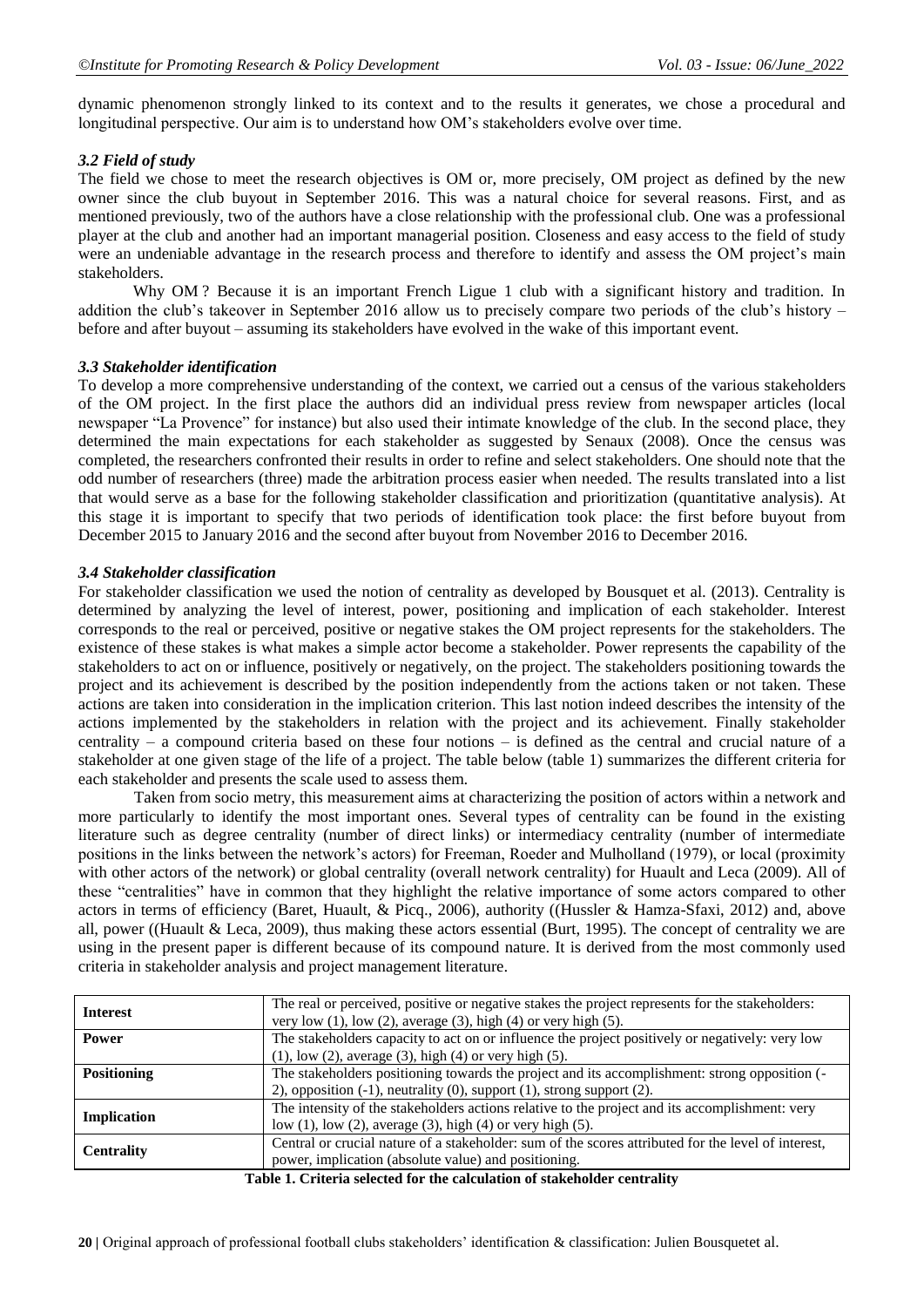Concretely and as in the previous stage, each researcher starts by assessing each criterion according to his analysis of the press review and to his knowledge on the subject. Once assessments and centrality scores have been calculated individually, the researchers confront their results in order to attain consensus. The odd number of researchers and therefore of points of view here again helps reduce the subjectivity bias as much as possible. The most important stakeholders for the given period are then determined by identifying those with a score above average. This third step is described in a table that integrates centrality (see table 2 and 3 in the "results and discussion" section of the paper) and presents the stakeholders we have identified and their centrality scores for each period.

### **4. Results and discussion**

Before we can start the analysis of the results, it is important to specify that this analysis will cover both internal and external stakeholders.

#### *4.1 Internal stakeholder identification and classification*

Data analysis (table 2) gave some very interesting results. First, not all stakeholders are central in the OM project in both of the periods studied.

In the pre-buyout period the mean score is 12.3 out of 17 which highlights four central stakeholders: owners, directors, coaches/football managers and players. These actors are essential in the internal running of a professional club.

In the post-buyout period, mean centrality increases a little (13.4 out of 17) which shows a progression for some of them. Two new central stakeholders are added to the four previously identified: the support association and the youth academy which appear as important in the new OM project.

|                             | <b>Main expectations</b>                                       | <b>PERIODS</b>                 |              |
|-----------------------------|----------------------------------------------------------------|--------------------------------|--------------|
| <b>Stakeholders</b>         |                                                                | <b>Before</b><br><b>buyout</b> | After buyout |
| Owners                      | Sport-related, economic, financial, social, media et political | 17                             | 17           |
| <b>Directors</b>            | Sport-related, economic, financial, social, media et political | 16                             | 16           |
| Coaches/football managers   | Sport-related, financial and media                             | 14                             | 16           |
| Players                     | Sport-related, financial and media                             | 14                             | 14           |
| Technical and medical staff | Sport-related                                                  | 12                             | 12           |
| Sport collaborators         | Sport-related                                                  | 11                             | 11           |
| Administrative staff        | Financial and social                                           | 10                             | 11           |
| Support association         | Sport-related, societal and values                             | 11                             | 15           |
| Academy                     | Sport-related and economic                                     | 12                             | 16           |
| Volunteers                  | Recognition                                                    | 6                              | 6            |
| <b>Mean score</b>           |                                                                | 12.3                           | 13.4         |

 *Cells highlighted in grey represent a higher centrality than average*

**Table 2. Internal stakeholder centrality**

Some stakeholders have evolved between the two periods (before and after buyout). The support association (from 11 to 15 out of 17) and the youth academy (from 12 to 16 out of 17) have become more important because of the strategic decisions of the new directors. These two actors were already present in the club"s strategy but have become more important over time, in the space of little less than a year. This can be explained by an internal stakeholder management and mobilization different to that of the previous directors. The academy, through the development of young talented players, has become a new element of sport and financial strategy. The follow-up of academy players and the development of the links between the amateur teams and the professional team are one of the club"s new priorities. The support association and the SASP (Société Anonyme Sportive Professionelle) OM now have more efficient relationships and active communication. The SASP (Société Anonyme Sportive Professionelle) OM has shown an increased interest in the support association and they now have more efficient relationships and active communication.

# *4.2 External stakeholder identification and classification*

For external stakeholders (table 3) the analysis is more challenging because of the number of external stakeholders (26 in total for any given period). For the pre-buyout period, mean centrality is 6.08 out of 17 and eight stakeholders have a higher score: the LFP (Professional football league), the municipality (Ville de Marseille), players' agents, spectators, supporters groups, the media, suppliers and clients. For the post-buyout period the number of stakeholders is unchanged with a mean centrality of 7.04 out of 17 which means some have become more important for the club. Stakeholders with a score higher than the mean score are the LFP, the municipality, other local authorities, spectators, supporters' groups, the media, suppliers and clients.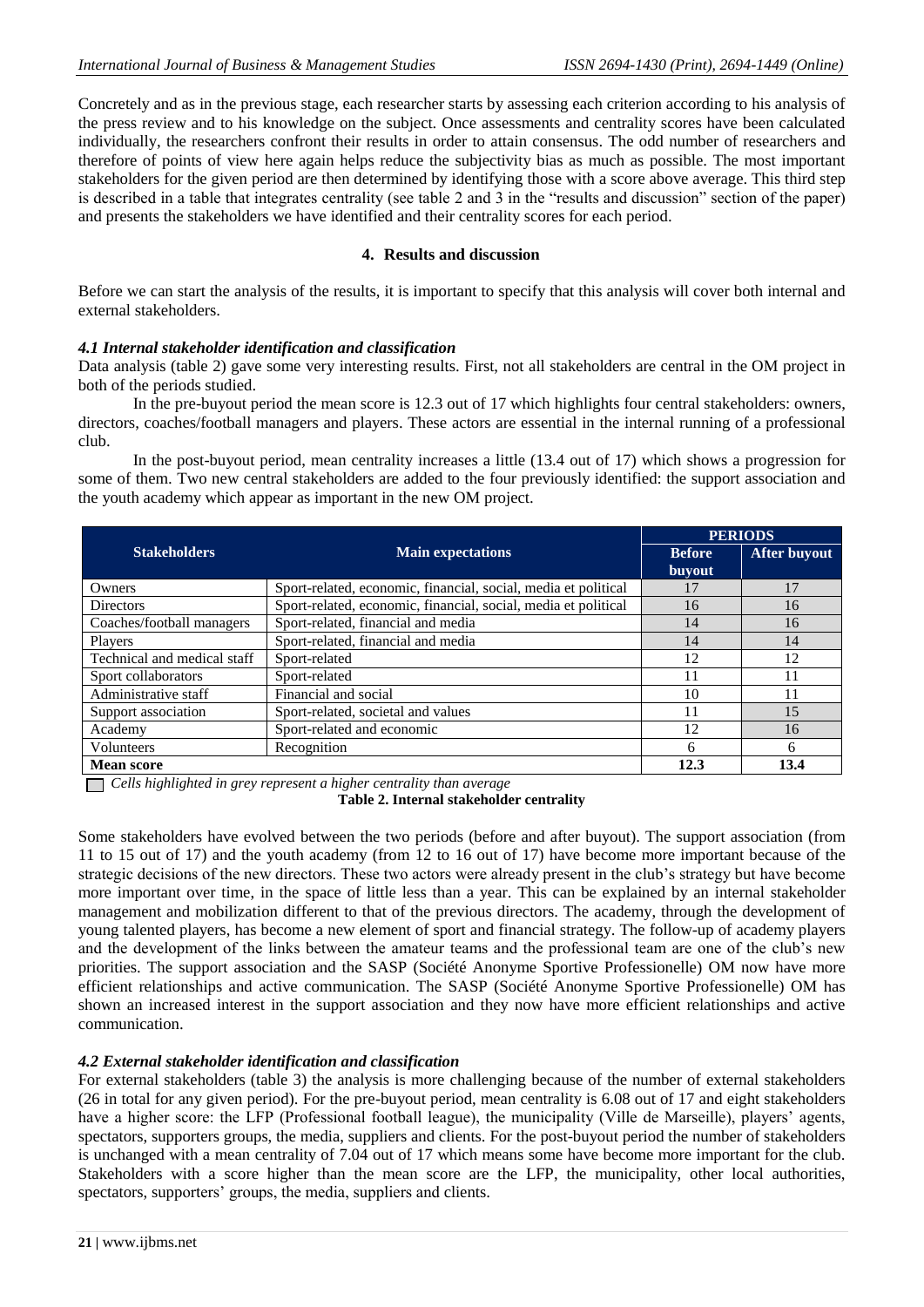|                                   |                                                                     | <b>PERIODS</b>  |                |  |
|-----------------------------------|---------------------------------------------------------------------|-----------------|----------------|--|
| <b>Stakeholders</b>               | <b>Main expectations</b>                                            | <b>Before</b>   | <b>After</b>   |  |
|                                   |                                                                     | buyout          | buyout         |  |
| <b>FIFA</b>                       | Football development and regulatory                                 | 3               | 3              |  |
| <b>UEFA</b>                       | Football development and regulatory                                 | $\overline{4}$  | $\overline{4}$ |  |
| <b>FFF</b>                        | Football development and legal                                      | 5               | 5              |  |
| <b>LFP</b>                        | Football development, regulatory and economic                       | 8               | 8              |  |
| <b>DNCG</b>                       | Regulatory                                                          | 6               | 6              |  |
| EU                                | Legal and regulatory                                                | 3               | 3              |  |
| Ministry of Sports                | Football development, legal and regulatory                          | $\overline{3}$  | $\overline{3}$ |  |
| Ministry of Economy and           | Legal and financial                                                 | 4               | 4              |  |
| Finance/Labour ministry           |                                                                     |                 |                |  |
| Home office                       | Regulatory                                                          | 6               | 6              |  |
| Municipality                      | Sport-related, political, image and territorial development         | 12              | 14             |  |
| Other local authorities           | Political, image and territorial development                        | 6               | $\,8\,$        |  |
| Players agents                    | Sport-related and financial                                         | 8               | 6              |  |
| Directors union                   | Professional clubs development                                      | $\overline{4}$  | $\overline{4}$ |  |
| Coaches union                     | Respect, promotion and advocacy of the profession                   | $\overline{4}$  | $\overline{4}$ |  |
| Players union                     | Respect, promotion and advocacy of the profession                   | 5               | 5              |  |
| Referees union                    | Respect, promotion and advocacy of the profession                   | $\overline{4}$  | $\overline{4}$ |  |
| Agents union                      | Legitimacy and recognition                                          | 4               | $\overline{4}$ |  |
| <b>Spectators</b>                 | Sport-related and entertainment                                     | 9               | 12             |  |
| Supporters groups                 | Sport-related, entertainment, social and identity                   | $\overline{10}$ | 17             |  |
| Media                             | Audience/visibility, sport-related, entertainment,                  | 10              | 17             |  |
|                                   | economic and financial                                              |                 |                |  |
| Suppliers                         | Visibility/image, economic, financial and social                    | 11              | 14             |  |
| Clients                           | Visibility/image, economic and financial                            | 13              | 16             |  |
| Competitors                       | Sport-related and entertainment                                     | 5               | 5              |  |
| Eco-friendly, local residents and | Compliance to laws and regulations and defense of the               |                 |                |  |
| territorial associations and      | represented interests                                               | 4               | $\overline{4}$ |  |
| committees                        |                                                                     |                 |                |  |
| Social association                | Defense and promotion of the corporate object of the<br>association | 4               | 4              |  |
| Financial community               | Funding in compliance with the regulations promulgated              |                 |                |  |
|                                   | by the supervisory bodies                                           | 3               | 3              |  |
| <b>Mean score</b>                 |                                                                     | 6.08            | 7.04           |  |

*Cells highlighted in grey represent a higher centrality than average*

**Table 3. External stakeholder centrality**

It is interesting to note that some stakeholders have become less central between the two periods while other ones have become more central. Before the buyout agents (8 out of 17) had a more central position in the club's activities. With the new directors' deliberate and more transparent strategy, their importance has decreased (6 out of 17). In the same line of thought other local authorities who were not central in the pre-buyout period (6 out of 17) have gained a more central position after buyout (8 out of 17). OM"s commercial activity stretches well beyond the limits of the city of Marseille and covers the whole region around it. A powerful OM is greatly beneficial to the concerned local authorities.

Other stakeholders have seen their centrality significantly increase between the two periods. It is the case for clients (from 13 to 16 out of 17), suppliers (from 11 to 14), the media (from 10 to 17), supporters' groups (from 10 to 17), the municipality (from 12 to 14) and spectators (from 9 to 12). This evolution is strongly related to the new stakeholder management policy implemented by the new owner and the new directors. The novelty effect, accessibility, transparency and a set of targeted marketing actions have inspired more favorable behaviors from the actors towards the club.

# **5. Conclusion on the stakeholder identification and classification process presented**

Our identification and classification approach, with its strengths and limits, is different to the one commonly used in the field of sport management and developed by Mitchell et al. (1997). As for its strengths, our approach makes it possible to quantify the process empirically and not conceptually and to make it more systematic. It also uses the concept of "centrality" and therefore adds one criterion for the classification of stakeholders. The main limit is that, for the moment, it doesn"t offer a typology as developed as Mitchell et al."s (1997). In the same time, the discrimination of stakeholders in two categories (central or less central) offers a much simpler reading of the subject.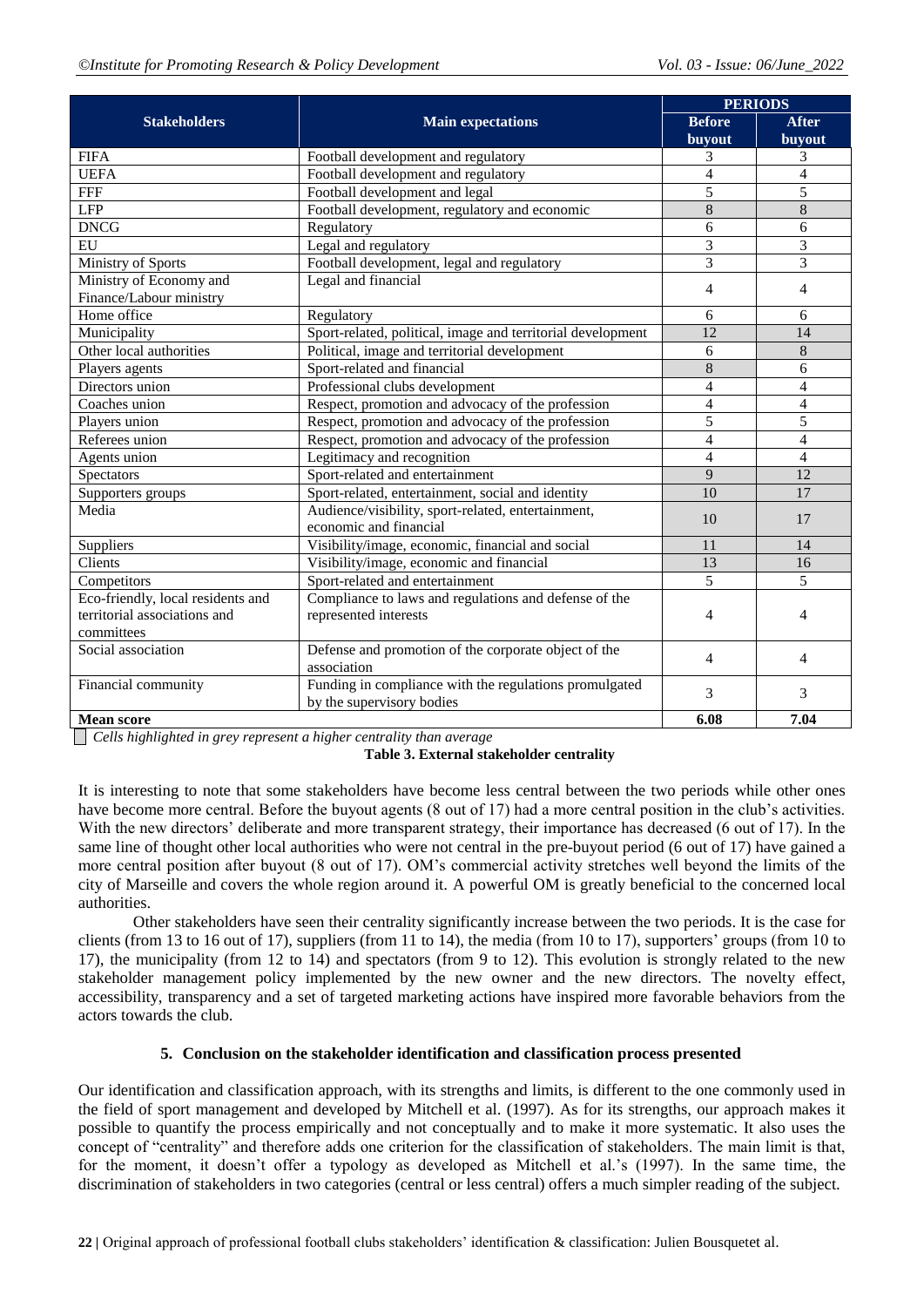This study clearly and empirically stresses the dynamic aspect of stakeholders which is according to us vastly neglected by the majority of studies in the field of professional football and even of sport organizations in general. Too few studies have empirically studied several distinct periods (Xue & Mason, 2011). Stakeholders can rapidly evolve in the context of a professional club under the influence of controllable or uncontrollable events.

However there is still a lot of work to do to make this tool usable on a daily basis by football and sport organizations manager. Indeed, while the stakeholder identification process is not especially difficult, stakeholder classification is a much more complex process. According to us, future research on stakeholder identification and classification should focus on two points. First it would be interesting to determine the right moment to undertake the heavy identification process, especially when facing elements that are not controllable by the managers as a striking event can impact the stakeholders.

Secondly both Mitchell et al."s (1997) approach and ours remain extremely complex and cumbersome for a manager to use. It would be useful to work on the automation of stakeholder identification and classification and ideally to propose an almost real-time dashboard. Our approach, with a centrality score made of four weight able criteria, tends towards this possibility and could be used as a starting point for future developments.

### **Works Cited**

- Anagnostopoulos, C. (2011) Stakeholder management in Greek professional football: identification and salience. Soccer & Society. 12(2), 249-264.
- Baret, C., Huault, I. and Picq, T. (2006) Management et réseaux sociaux Jeux d'ombres et delumières sur les organisations. Revue Française de Gestion. 33(163), 93-106.
- Boon, G. (2000) Football finances: too much money? In: [Hamil S.,](http://www.cabdirect.org/search.html?q=ed%3A%22Hamil%2C+S.%22) [Michie,](http://www.cabdirect.org/search.html?q=ed%3A%22Michie%2C+J.%22) J,. [Oughton,](http://www.cabdirect.org/search.html?q=ed%3A%22Oughton%2C+C.%22) C.an[d Warby. S. F](http://www.cabdirect.org/search.html?q=ed%3A%22Warby%2C+S.+%28Editors%29%22)ootball in the digital age: whose game is it anyway? Edinburgh: Mainstream Publishing. 28-35.
- Breitbarth, T., and Harris, P. (2008) The role of corporate social responsibility in the football business: towards the development of a conceptual model. European Sport Management Quarterly. 8(2), 179-206.
- Bousquet, J., Leyrie C. and Diallo, T. (2013) Towards an integrative and longitudinal methodology for analyzing stakeholders within a project context. The Journal of Modern Project Management. 01(02), 742-84.
- Burt, R. S. (1995) Le capital social, les trous structuraux et l'entrepreneur. Revue Française de Sociologie. 36(4), 599-628
- Cova, V. and Cova, B. (2000). Exit, voice, loyalty and… twist: consumer research in search ofthe subject. In: Beckmann
- S. C. and Elliott, R. H*.* Interpretive consumer research: paradigms, methodologies and applications. Handelshojskolens Forlag: Copenhagen Business School Press. 25-45.
- Davis, G., R. Chun, Da Silva, R. and Roper, S. (2003) Corporate Reputation and Competitiveness*.* London: Routledge.
- De Siqueira, J. P. J., Pajanian, F. and Telles, R. (2015) Identification and classification of stakeholders in a brazilian professional soccer club. Revista Ibero-Americana de Estratégia. 14(3), 16-31.
- Dodd E.M. (1932). For whom are corporate managers trustees? Harvard Law Review. 45(7),1145-1163.
- Freeman, L. C., Roeder, D. and Mulholland, R. R. (1979) Centrality in Social Networks: II.Experimental Results\*. Social Networks. 2(1979/80), 119-141.
- Freeman, R. E. (1984) Strategic management: a stakeholder approach. Boston: Pitman.
- Gammelsæter, H. (2010) Institutional pluralism and governance in "commercialized" sport clubs. European Sport Management Quarterly. 10(5), 569-94.
- Healy, J.C., and McDonagh, P. (2013) Consumer roles in brand culture and value co-creation in virtual communities. Journal of Business Research. 66(9), 1528-1540.
- Hirschman, A. O. (1970) Exit, voice and loyalty. Cambridge: Harvard University Press.
- Huault, I., and Leca, B. (2009) Pouvoir: une analyse par les institutions. Revue Française de Gestion. 35(193), 133- 149.
- Meyssonnier, F., and Mincheneau, M. (2013) Le contrôle de gestion des clubs de football Professionnel. Finance Contrôle Stratégie. 16(4), 63-81.
- Michie, J., and Oughton, C. (2005) The corporate governance of professional football clubs in England. Corporate Governance: An International Review. 13(4), 517-531.
- Mitchell, R. K., Agle, B. R. and Wood, D. J. (1997) Towards a theory of stakeholder identification and salience: defining the principle of who and what really counts. Academy of Management Review. 22(4), 853-886.
- Morrow, S. (2013) Football club financial reporting: time for a new model? Sport, Business and Management: An International Journal. 3(4), 297-311.
- Paché, G., and N'Goala, G. (2011) Les stratégies de création et d"appropriation de la valeur dans un contexte d"incertitude majeure: le cas du football professionnel. Management & Avenir. 46, 53-78.
- Patton, M. Q. (2015) Qualitative research & evaluation methods: integrating theory and practice. Los Angeles: Sage Publications.